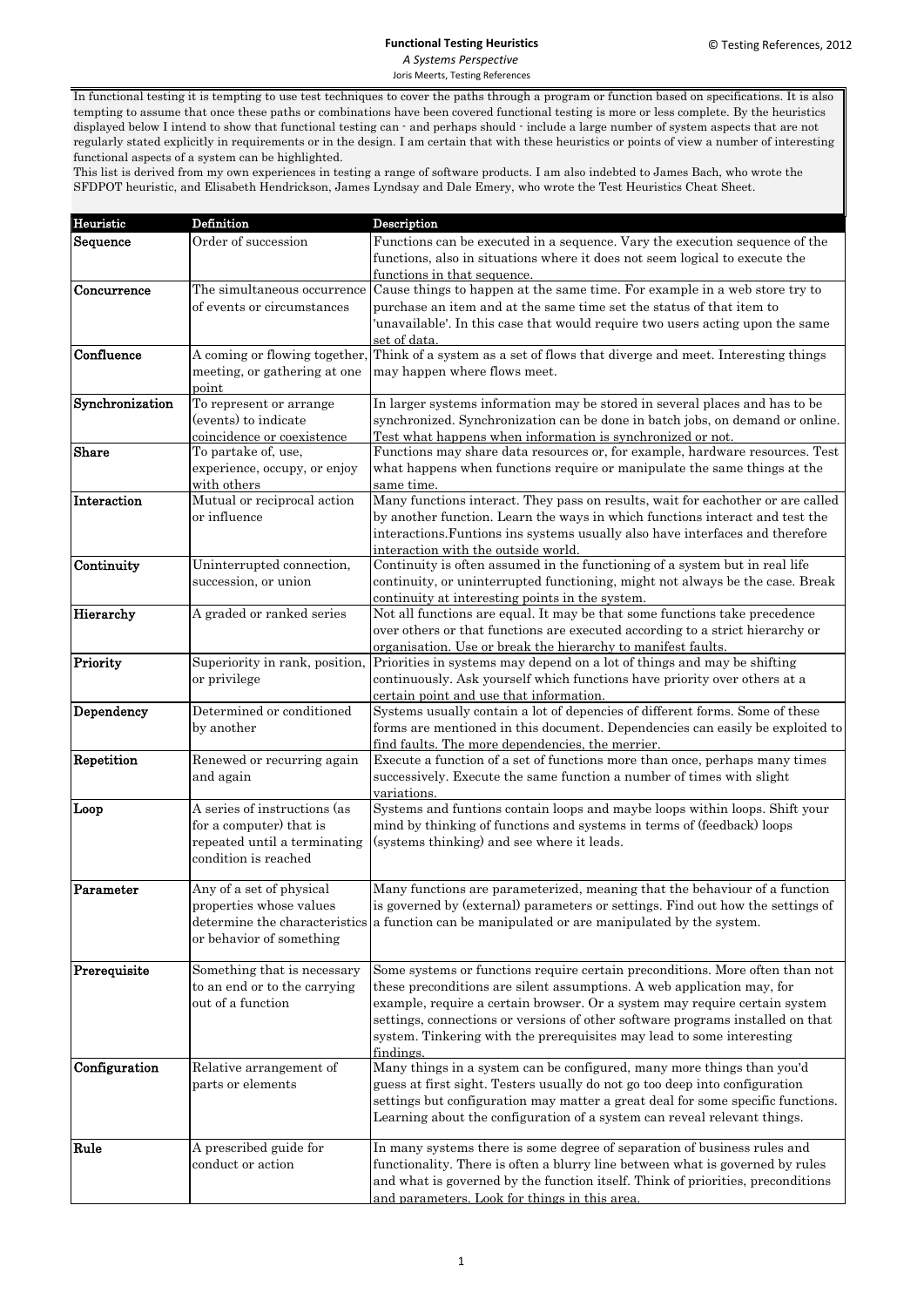## **Functional Testing Heuristics**

*A Systems Perspective* Joris Meerts, Testing References

| Heuristic    | Definition                                                | Description                                                                                                                                                   |
|--------------|-----------------------------------------------------------|---------------------------------------------------------------------------------------------------------------------------------------------------------------|
| Customize    | To build, fit, or alter                                   | Customization of functions will occur when the system has users who have                                                                                      |
|              | according to individual                                   | different roles. This is always interesting. More often than not users can also                                                                               |
|              | specifications                                            | customize systems to their own needs and thus move away from default                                                                                          |
|              |                                                           | values.                                                                                                                                                       |
| Constraint   | The state of being checked,                               | Constraints, for example in the form of value boundaries, can be found all                                                                                    |
|              | restricted, or compelled to                               | across systems and functions. It may be interesting to see what happens at                                                                                    |
|              | avoid or perform some action                              | boundaries at different levels of the system. Constraints also tell us something                                                                              |
|              |                                                           | about the capabilities of the system and what happens when we stretch those                                                                                   |
|              |                                                           | capabilities. Another way of looking at it is that the test environment is a                                                                                  |
|              |                                                           | constraint.<br>A source of supply or support $\vert A$ resource can be anything that is used by the system. Commonly the system                               |
| Resource     |                                                           |                                                                                                                                                               |
|              |                                                           | uses processors and memory. What happens when those resource change or<br>become less accessible?                                                             |
| Access       | Freedom or ability to obtain                              | Functions have, and may require, access to other functions, data sources,                                                                                     |
|              | or make use of something                                  | hardware etc The capabilities of a function to access things may change.                                                                                      |
| Lock         | To fasten in or out or to                                 | Locks are often applied to data in order to avoid manipulation of that data by                                                                                |
|              | make secure or inaccessible                               | other functions. Locks are usually, at one time or another, released.                                                                                         |
|              |                                                           | Investigate what locks do with the system.                                                                                                                    |
| <b>State</b> | Mode or condition of being                                | A systems is always in some condition or state. Try to identify conditions and                                                                                |
|              |                                                           | try to find out how certain conditions affect functionality.                                                                                                  |
| History      | A chronological record of                                 | Systems have a history of things that happened in the past. Testers usually                                                                                   |
|              | significant events                                        | like to start from a clean sheet, a system without history. Users always work                                                                                 |
|              |                                                           | with a system that has a history. Try to see how the history of a systems                                                                                     |
|              |                                                           | influences its behavior.                                                                                                                                      |
| Roll back    | To reduce to or toward a                                  | Roll backs in a system are usually procedures that are executed when                                                                                          |
|              | previous level                                            | something has gone wrong. A roll back intends to 'reset' the system to a valid                                                                                |
|              |                                                           | and functional state. But does it do that and how does a system behave after a                                                                                |
|              |                                                           | roll back?                                                                                                                                                    |
| Restore      | To bring back to or put back<br>into a former or original | Restore aligns with roll back but keep in mind the functions and the data that                                                                                |
|              | state                                                     | are affected by a restore. Is the whole systems restored to a former state or<br>just parts of that system? What about the functions that are not supposed to |
|              |                                                           | be affected by a restore?                                                                                                                                     |
| Refresh      | To update or renew                                        | The most obvious refresh function is the Refresh or Reload function in any                                                                                    |
|              |                                                           | internet browser. This may lead to some interesting observations. In some                                                                                     |
|              |                                                           | applications, not necessarily in web applications, there are functions that                                                                                   |
|              |                                                           | automatically refresh, or explicitly do not refresh, the content that is                                                                                      |
|              |                                                           | displayed. How does refreshing information affect other functions?                                                                                            |
| Clone        | One that appears to be a                                  | Cloning is a concept in software design. Among other things systems,                                                                                          |
|              | copy of an original form                                  | functions and data sets can be cloned for a number of purposes. If you have a                                                                                 |
|              |                                                           | separate test environment that can be considered a clone of (parts of) a                                                                                      |
|              |                                                           | system. A view on one or more database tables could also be regarded as a                                                                                     |
|              |                                                           | clone. In testing with clones beware of discrepancies and adjustments to the                                                                                  |
|              |                                                           | system or function that was cloned<br>Many things in the system are not there forever and do not last forever.                                                |
| Temporary    | Lasting for a limited time                                | Common examples of things that are temporary are temporary tables that                                                                                        |
|              |                                                           | support, for example, the copying of information. But also files and objects                                                                                  |
|              |                                                           | may be temporary. One way to look at this is to find out if temporary stuff is                                                                                |
|              |                                                           | cleaned up after use.                                                                                                                                         |
| Trace        | A mark or line left by                                    | Traces in software are important in functional testing. They can be found,                                                                                    |
|              | something that has passed                                 | among other places, in logging and audit trails. Use traces or trails for root                                                                                |
|              |                                                           | cause analysis. But hey can also be used to gain more information about the                                                                                   |
|              |                                                           | inner workings of a system.                                                                                                                                   |
| <b>Batch</b> |                                                           | The quantity produced at one In many systems large portions of data are processed in batches. The testing                                                     |
|              | operation                                                 | of batches and the functionality contained in batches may be a discipline in                                                                                  |
|              |                                                           | itself. As a functional tester you should be aware that there is functionality                                                                                |
|              |                                                           | sheduled in batch operations that may do surprising things. It is not                                                                                         |
|              |                                                           | uncommon that batches run without the tester being aware of such processes.                                                                                   |
|              |                                                           | It is also not uncommon to switch off batch jobs in systems testing, leaving                                                                                  |
|              |                                                           | options open for suprises in a later phase of testing.                                                                                                        |
| Void         | Empty space                                               | For example; in a database 'empty' is not the same as NULL. Functions may                                                                                     |
|              |                                                           | deal with empty values in an entirely different way than with NULL values.                                                                                    |
| Absent       | Not present or attending                                  | Explore how functions deal with empty fields.<br>For many different reasons data, certain parts of data, functions, applications,                             |
|              |                                                           | resources and other things may be missing at one time. Examinate how                                                                                          |
|              |                                                           |                                                                                                                                                               |